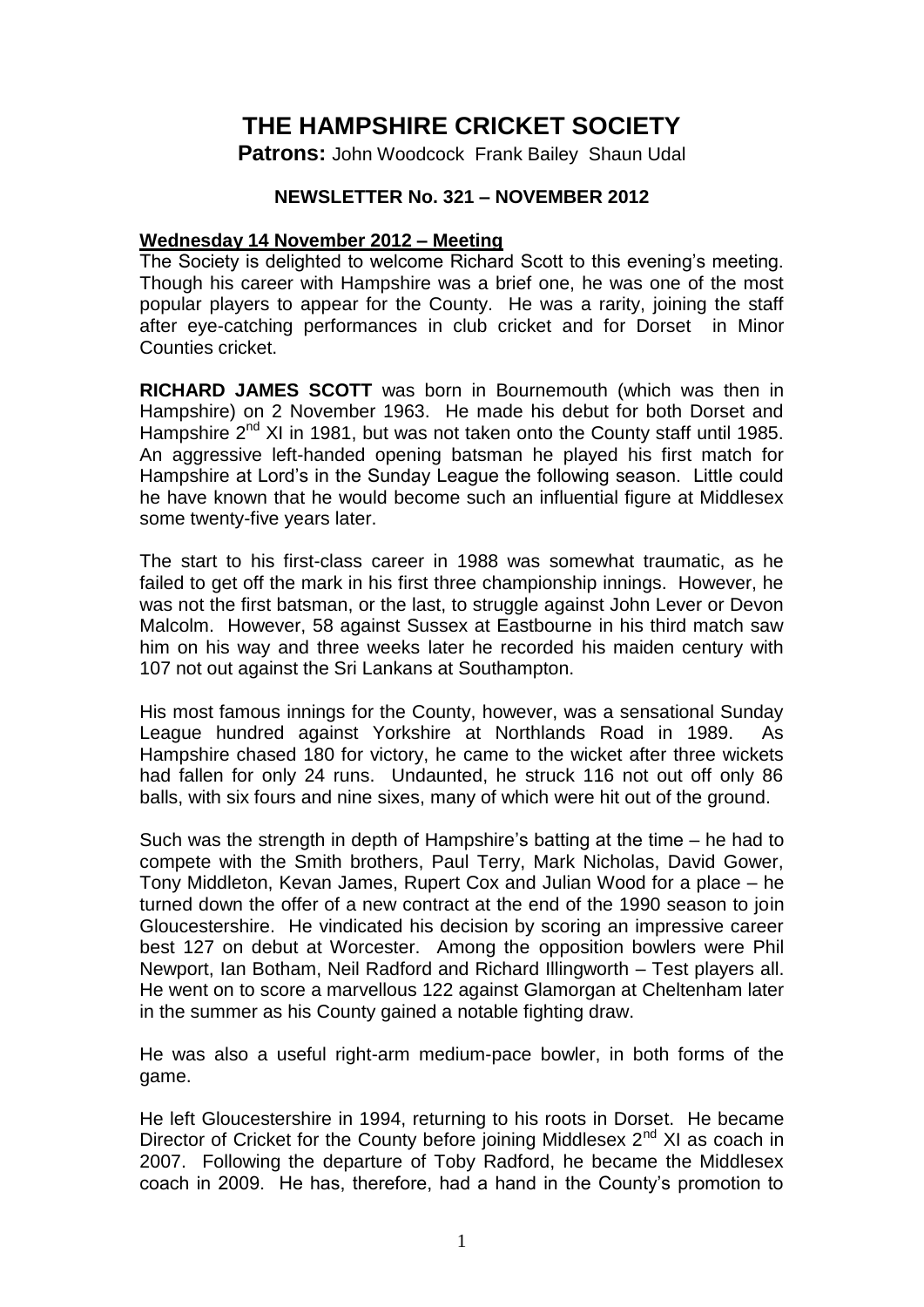the first division and their fine season last summer. Having already made shrewd signings to strengthen the side in the last month or so, it will be surprising if Middlesex are not in the mix for the County Championship in 2013.

#### **Wednesday 17 October 2012 – Report**

Unfortunately, Barry Rickson's appearance coincided with a biblical rainstorm in South Hampshire, which deterred many members from leaving home. Those that braved the conditions were rewarded with a most interesting discourse on those players who made a century on their Test debut.

## **HCS PLAYER OF THE YEAR 2012**

Members have voted the Hampshire captain, Jimmy Adams, as their Player of the Year for 2012.

#### **HAMPSHIRE IN THE CHAMPIONS TROPHY**

Hampshire's participation in the Champions Trophy in South Africa came to a disappointingly swift end after defeats to Auckland Aces (by eight wickets) and Sialkot Stallions (by six wickets) in the qualifying round. The batsmen never scored enough runs to post a challenging total, exemplified by the fact that only Michael Carberry (65 v Auckland) and Glen Maxwell (45 v Sialkot) were the only men to post more than 16 in either game. Hampshire were unhinged by Auckland's Azher Mahmood (five for 24) in the first match and by Shoaib Malik (39) and Haris Sohail (63 not out) in the second.

Interestingly, the Auckland bowling was opened by Michael Bates (no relation to the Hampshire wicket-keeper!).

It must be said that the Hampshire side were missing two of their most influential batsmen from last summer in Neil Mckenzie and Simon Katich, who were respectively playing for the Highveldt Lions and Perth Scorchers in the same competition. The loss and influence of McKenzie to Hampshire was demonstrated by the Lions reaching the final. However, he was then upstaged by former Hampshire batsman, Michael Lumb. The latter stormed to 82 (eight fours and five sixes) as his side, the Sydney Sixers, romped to a 10 wicket victory. That Lumb did not play in the T20 World Cup for England, given their dismal performance, seemed perverse.

## **TONY PAWSON**

Tony Pawson has died at the age of 91. He was the fifth speaker ever to address the Society, on 28 April 1972. He then spoke again on 15 April 1986. He enjoyed a quite remarkable sporting career. A schoolboy prodigy who scored a double century for Winchester College at Lord's, he became a firstclass cricketer with Oxford University and Kent. He was reckoned to be one of the fastest runners between the wickets ever to play the game. He played in the football league for Charlton Athletic, won two FA Amateur Cup winners medals with Pegasus, gained 12 amateur international caps for England and was in the GB squad for the Olympic Games in Helsinki in 1952. He turned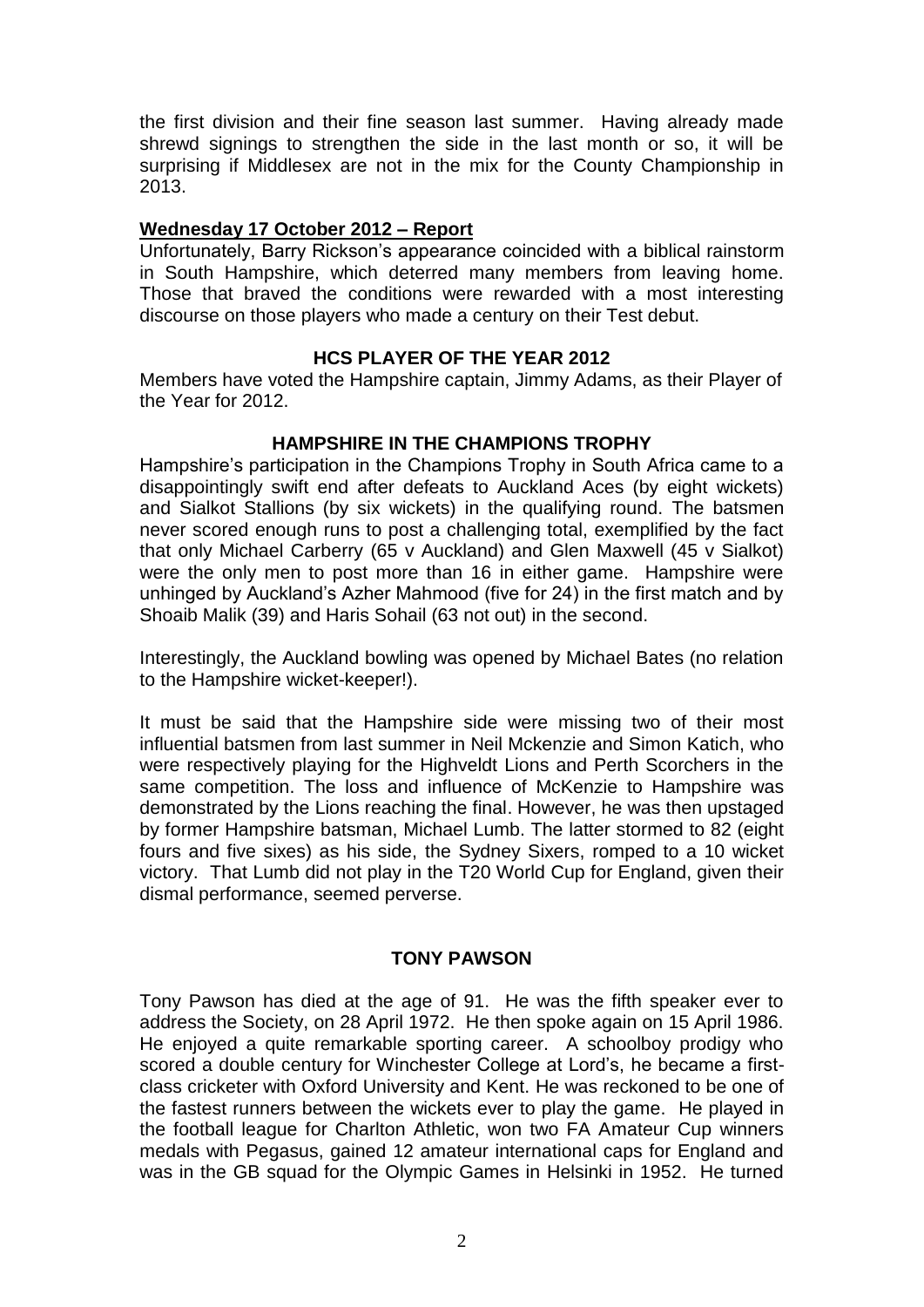down the Kent captaincy to pursue a successful business career. Astoundingly, he then became the world fly fishing champion at the age of 63! He had also been Cricket correspondent of The Observer. He had lived in Hampshire, near Winchester, for many years.

#### **THE COUNTIES IN LIMITED OVERS CRICKET**

2012 has marked the  $50<sup>th</sup>$  year of limited-overs cricket in this country. The Gillette Cup was first played in 1963. It began as a 65-overs per side knockout competition. Counties were able to compete for further honours with the introduction of the Sunday League (40 overs) in 1969. This was a league in which all the counties played each other once. The Benson and Hedges Cup (55 overs) came in 1972. This was played on a zonal league basis with the top two sides in each zone moving to the quarter-final stage. The Twenty20 Competition was catapulted onto the scene like a noisy sibling in 2003. Since 1963 the longer formats have metamorphosed into leagues (regional and otherwise), a variety of overs from 40 to 65, and a plethora of sponsors. The minor counties and latterly Ireland, Scotland, the Netherlands and the Unicorns have also been added to the mix. And so, how have the counties fared? As far as the Editor is aware, the list below has never been published before:-

| County           | No. of titles | Yr of first title | Yr of last title |
|------------------|---------------|-------------------|------------------|
| Derbyshire       | 3             | 1981              | 1993             |
| Durham           | 1             | 2007              | 2007             |
| <b>Essex</b>     | 10            | 1979              | 2008             |
| Glamorgan        | 3             | 1993              | 2004             |
| Gloucestershire  | 9             | 1973              | 2004             |
| Hampshire        | 11            | 1975              | 2012             |
| Kent             | 11            | 1967              | 2007             |
| Lancashire       | 16            | 1969              | 1999             |
| Leicestershire   | 8             | 1972              | 2011             |
| <b>Middlesex</b> | 8             | 1983              | 2008             |
| Northamptonshire | 3             | 1976              | 1992             |
| Nottinghamshire  | 3             | 1987              | 1991             |
| Somerset         | 7             | 1979              | 2005             |
| Surrey           | 8             | 1974              | 2011             |
| <b>Sussex</b>    | 9             | 1963              | 2009             |
| Warwickshire     | 11            | 1966              | 2010             |
| Worcestershire   | 6             | 1971              | 2007             |
| Yorkshire        | 5             | 1965              | 2002             |

Unlike the County Championship, therefore, every County has won a limitedovers title. For **Leicestershire,** who secured the Benson and Hedges Cup in 1972, it was a prelude to the County gaining their first Championship title in 1975. **Essex,** similarly, won the B&H in 1979 and then went on to win their inaugural Championship in the same year. **Durham,** who became a firstclass county in 1992, won their first title in 2007 when they defeated Hampshire in the Friends Provident Trophy, and then claimed the Championship in the following two seasons. However, the other counties to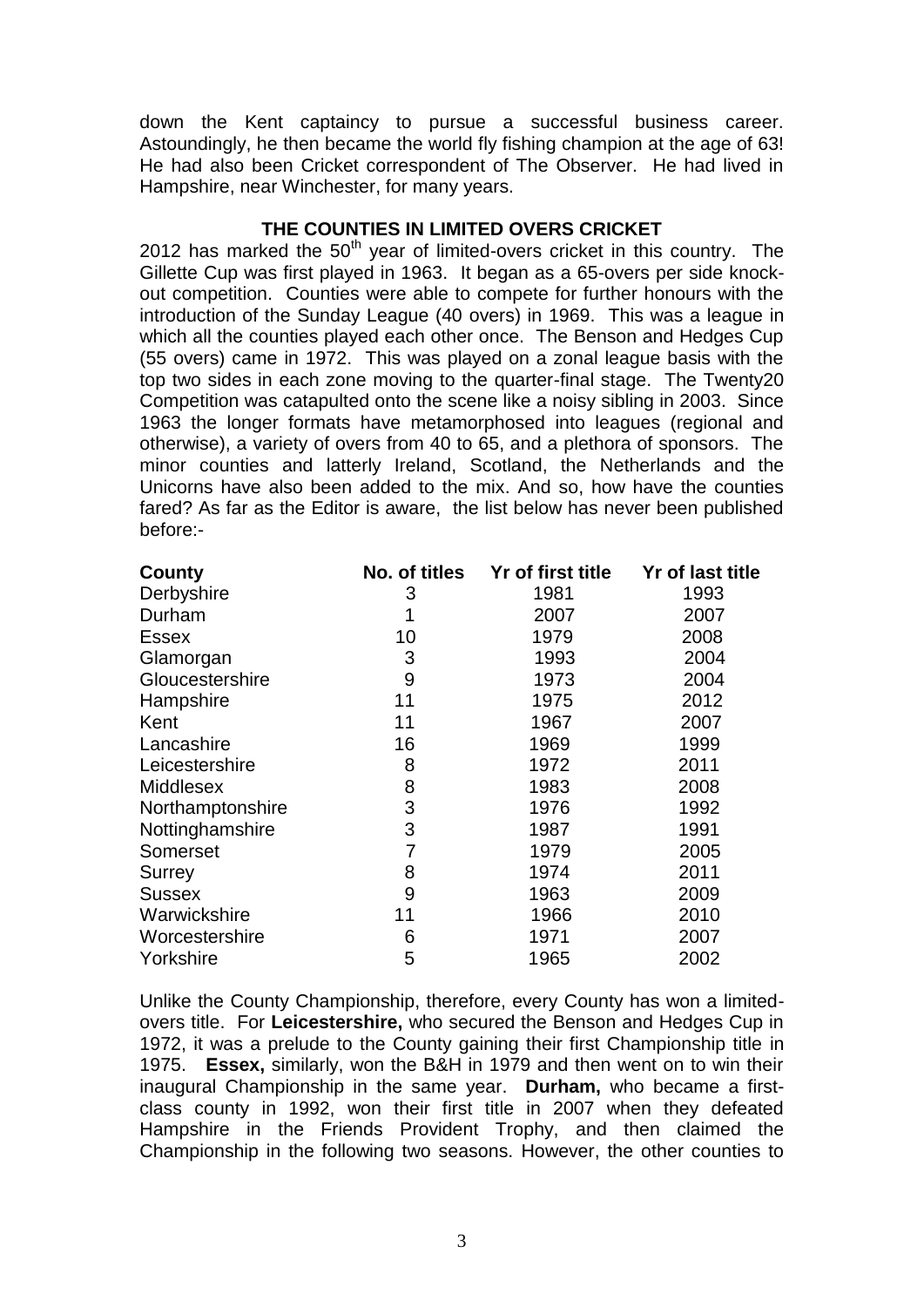win their first titles – **Gloucestershire, Northamptonshire** and **Somerset** have still to win the Championship.

**Sussex** were, of course, the first County to work out one-day cricket, winning the first two Gillette Cups in 1963 and 1964. Ted Dexter was the first captain to set out the future template for the format, packing his side with pace bowlers and setting mainly defensive fields. With he and Jim Parks in the side they were bound to score their runs at a healthy rate.

Historically, however, the **Lancashire** side of the late 1960s and early 1970s set the gold standard. In the period from 1969 to 1975 under the captaincy of Jackie Bond, they won six titles; the first two Sunday Leagues (1969-1970) and four Gillette Cup Finals (1970, 1971, 1972, 1975). They performed the Sunday League/Gillette Cup double in 1970. They varied the **Sussex**  composition of the side by invariably playing two spin bowlers in David Hughes and Jack Simmonds. It was a cohesive batting unit, with the destructive Clive Lloyd providing the match winning momentum to an innings.

**Lancashire** then enjoyed another golden era throughout the 1990s. From 1989 to 1999 they won no fewer than ten titles: Nat West Trophies (1990, 1996, 1998), three Benson and Hedges Cups (1990, 1995, 1996), two Sunday Leagues (1989 and 1998) and the Pro40 National League in 1999. Strangely, they have not won a limited-overs competition since.

Lancashire's initial primacy was usurped by **Kent**, captained by Mike Denness. The latter won seven trophies between 1973 and 1978: three B&H (1973, 1976, 1978), one Gillette Cup (1974) and three Sunday Leagues (1972, 1973, 1976).

Unfancied **Leicestershire**, with Ray Illingworth in charge, were the buckle joining the two above Counties. They were successful four times between 1972 and 1977. They were the first winners of the Benson and Hedges Cup in 1972. They won again in 1975. They were also Sunday League champions in 1974 and 1977.

**Essex** then enjoyed a golden era between 1979 and 1985. In that period they won the B&H Cup in 1979, the Nat West Trophy in 1985 and the Sunday League in 1981, 1984 and 1985. For good measure they carried off the County Championship in 1979, 1983, 1984 and 1986.

**Lancashire's** dominance in the 1990s was broken by Gloucestershire. They carried off seven knock-out titles in the five years between 1990 and 2004.

The above table shows that **Lancashire,** with 16 titles, have been the most successful County. **Hampshire, Kent** and **Warwickshire** are joint second, having each gained 11 trophies.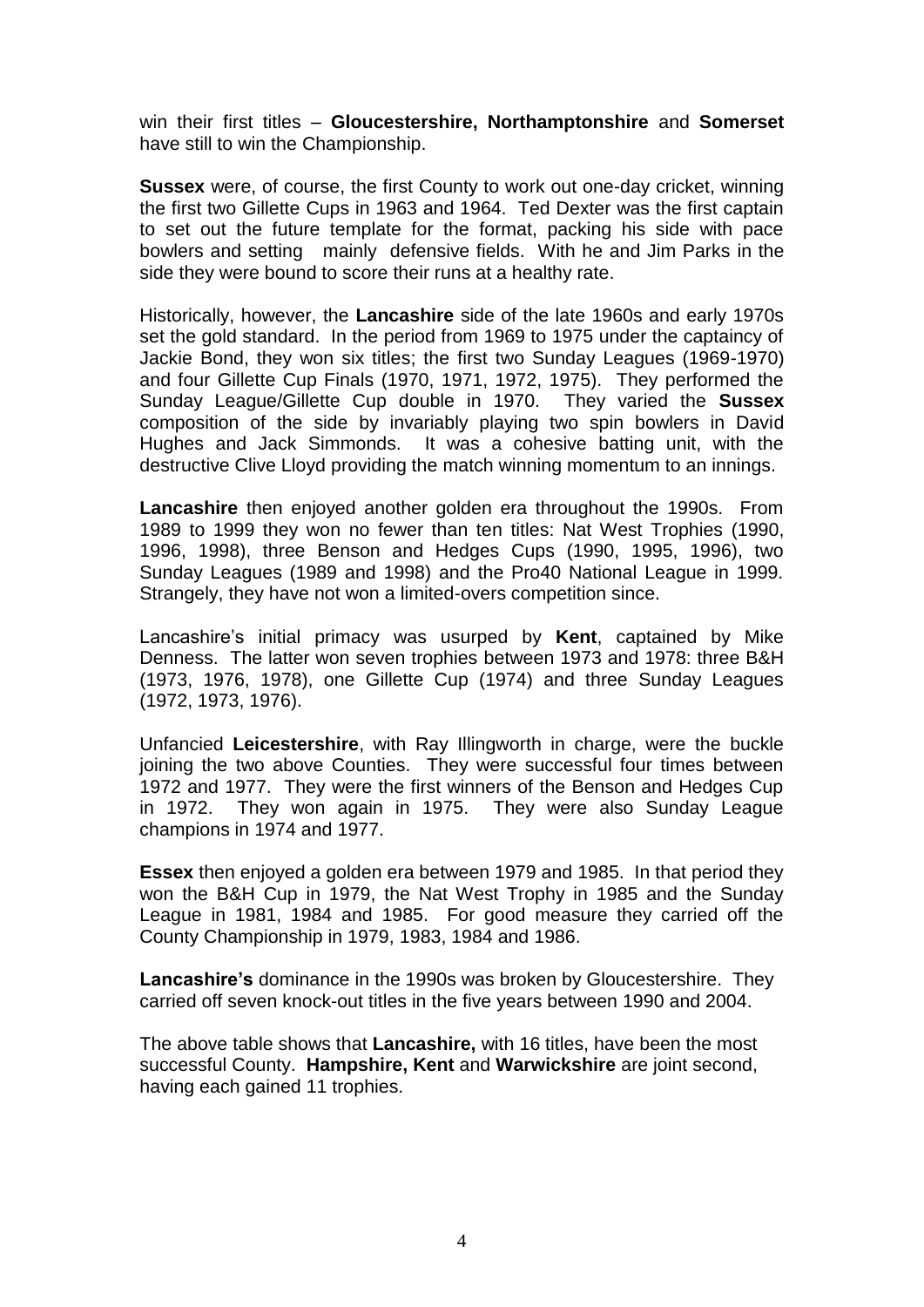# **APPEARANCES IN LORD'S FINALS**

| County           | <b>Appearances</b> | Won            | Lost           | <b>First Played Last Played</b> |      |
|------------------|--------------------|----------------|----------------|---------------------------------|------|
| Derbyshire       | 6                  | 2              | 4              | 1969                            | 1998 |
| Durham           | 1                  | 1              |                | 2007                            | 2007 |
| <b>Essex</b>     | 11                 | 5              | 6              | 1979                            | 2002 |
| Glamorgan        | $\overline{2}$     |                | $\overline{2}$ | 1977                            | 2000 |
| Gloucestershire  | 9                  | 8              | 1              | 1973                            | 2003 |
| Hampshire        | 7                  | 6              | 1              | 1988                            | 2012 |
| Kent             | 14                 | 5              | 9              | 1967                            | 2008 |
| Lancashire       | 17                 | 11             | 6              | 1970                            | 2006 |
| Leicestershire   | 7                  | 3              | 4              | 1972                            | 2001 |
| <b>Middlesex</b> | 9                  | 6              | 3              | 1975                            | 1989 |
| Northamptonshire | 10                 | 3              | 7              | 1976                            | 1996 |
| Nottinghamshire  | 4                  | $\overline{2}$ | $\overline{2}$ | 1982                            | 1989 |
| Somerset         | 11                 | 5              | 6              | 1967                            | 2011 |
| <b>Surrey</b>    | $11 +$             | $6+$           | 5              | 1965                            | 2011 |
| <b>Sussex</b>    | 10                 | 5              | 5              | 1963                            | 2009 |
| Warwickshire     | $18+$              | 8              | $10+$          | 1964                            | 2012 |
| Worcestershire   | 11                 | 2              | 9              | 1963                            | 2004 |
| Yorkshire        | 6                  | 4              | $\overline{2}$ | 1965                            | 1999 |

+ Including first T20 Final in 2003.

82 Finals have been played at Lord's.

Given their domination in the 1970s and 1990s, it is no surprise that **Lancashire** have enjoyed the most success at Lord's. However, **Warwickshire** have played most times there.

**Gloucestershire** and **Warwickshire** are in joint second place, followed by **Hampshire, Middlesex** and **Surrey. Hampshire'**s wins have all been obtained in the last twenty-five years; they were the last of the original 17 firstclass counties to play in a Lord's final. Ignoring **Durham**'s sole appearance in 2007, when they inflicted Hampshire's only defeat, only **Gloucestershire** (89%) have a better win ratio than **Hampshire** (86%) in a Lord's Final.

Apart from **Glamorgan**, who have yet to win at Lord's, Worcestershire have the most unenviable record having been successful in only two of their 11 finals. Perhaps the most surprising record is that of **Nottinghamshire**. Since the introduction of limited-overs cricket, they have won only two knock-out competitions, in 1987 and 1989 during the Rice/Hadlee era, yet have won four Championships in the same period.